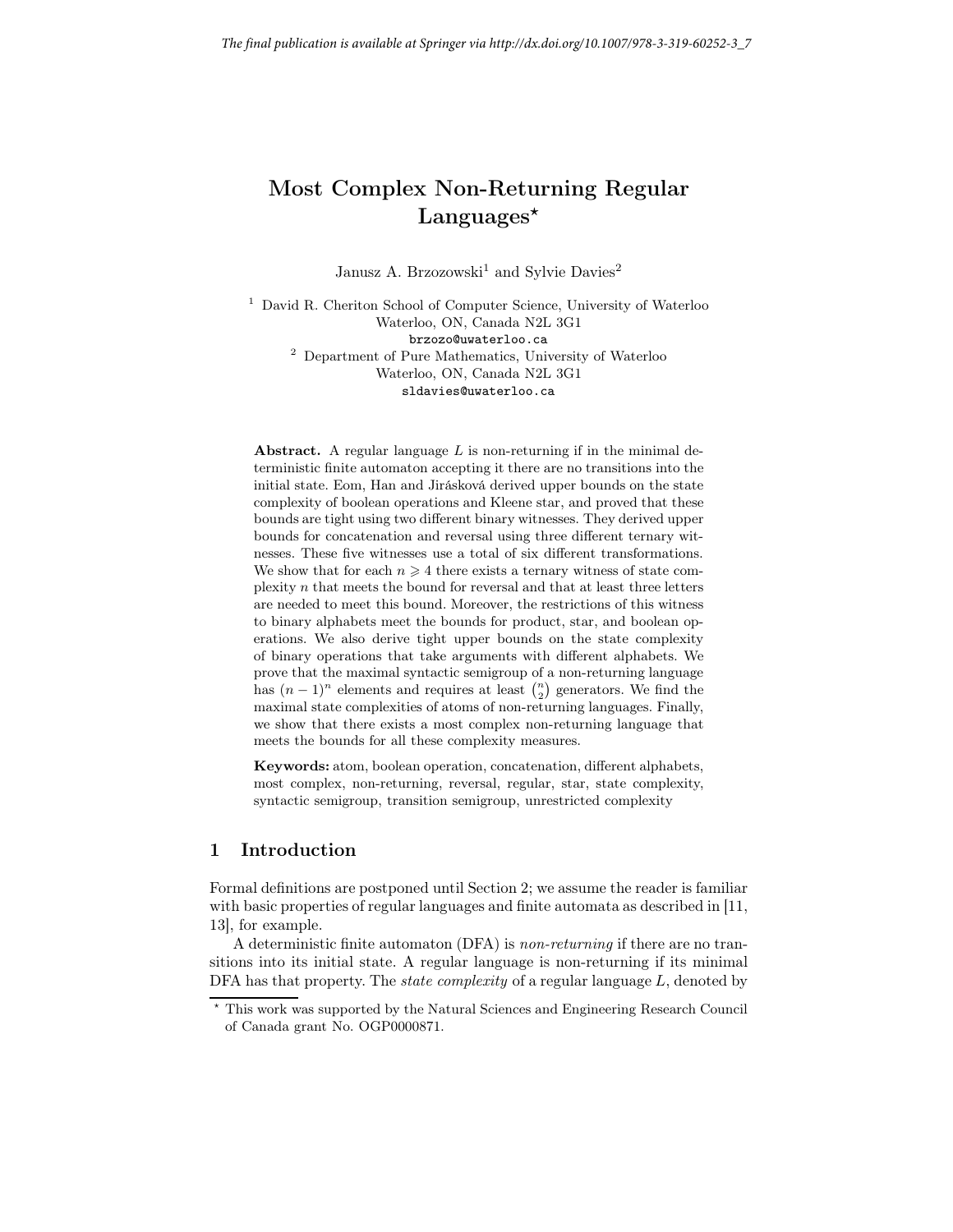$\kappa(L)$ , is the number of states in the minimal DFA accepting L. The state complexity of an operation on regular languages is the maximal state complexity of the result of the operation, expressed as a function of the state complexities of the operands.

The state complexities of common operations (union, intersection, difference, symmetric difference, Kleene star, reverse and product/concatenation) were studied by Eom, Han and Jirásková [7]. They pointed out that several interesting subclasses of regular languages have the non-returning property; these subclasses include the class of suffix-free languages (suffix codes) and its subclasses (for example, bifix-free languages), and finite languages.

A regular language  $L_n(a, b, c)$  of state complexity n is defined for all  $n \geq 3$  in Figure 1. It was shown in [2] that the sequence  $(L_3(a, b, c), \ldots, L_n(a, b, c), \ldots)$ of these languages meets the upper bounds (for regular languages) on the complexities of all the basic operations on regular languages as follows: If  $L(b, a)$ is  $L(a, b)$  with the roles of a and b interchanged, then  $L_m(a, b) \circ L_n(b, a)$  meets the bound  $mn$  for all binary boolean operations  $\circ$  that depend on both arguments; if  $m \neq n$ ,  $L_m(a, b) \circ L_n(a, b)$  meets the bound mn;  $(L_n(a, b))^*$  meets the bound  $2^{n-1} + 2^{n-2}$  for star;  $(L_n(a, b, c))^R$  meets the bound  $2^n$  for reversal; and  $L_m(a, b, c)L_n(a, b, c)$  meets the bound  $(m-1)2^n + 2^{n-1}$  for product.



Fig. 1. Most complex regular language  $L_n(a, b, c)$ .

It was proposed in [2] that the size of the syntactic semigroup of a regular language is another worthwhile measure of the complexity of the language. The syntactic semigroup is isomorphic to the *transition semigroup* of the minimal DFA of  $L$ , that is, the semigroup of transformations of the state set of the DFA induced by non-empty words.

Another complexity measure suggested in [2] is the number and state complexities of the atoms of the language, where an atom is a certain kind of intersection of complemented and uncomplemented quotients of L.

It was shown in [2] that the languages  $L_n(a, b, c)$  not only meet the bounds on the state complexities of operations, but also have the largest syntactic semigroups (of size  $n^n$ ), and the largest number of atoms  $(2^n)$ , all of which have the maximal possible state complexities. In this sense these are most complex regular languages.

In this paper we show that there also exist most complex non-returning languages. For each  $n \geq 4$ , we define a language of state complexity n. We prove that the syntactic semigroup of this language has  $(n-1)^n$  elements (the maxi-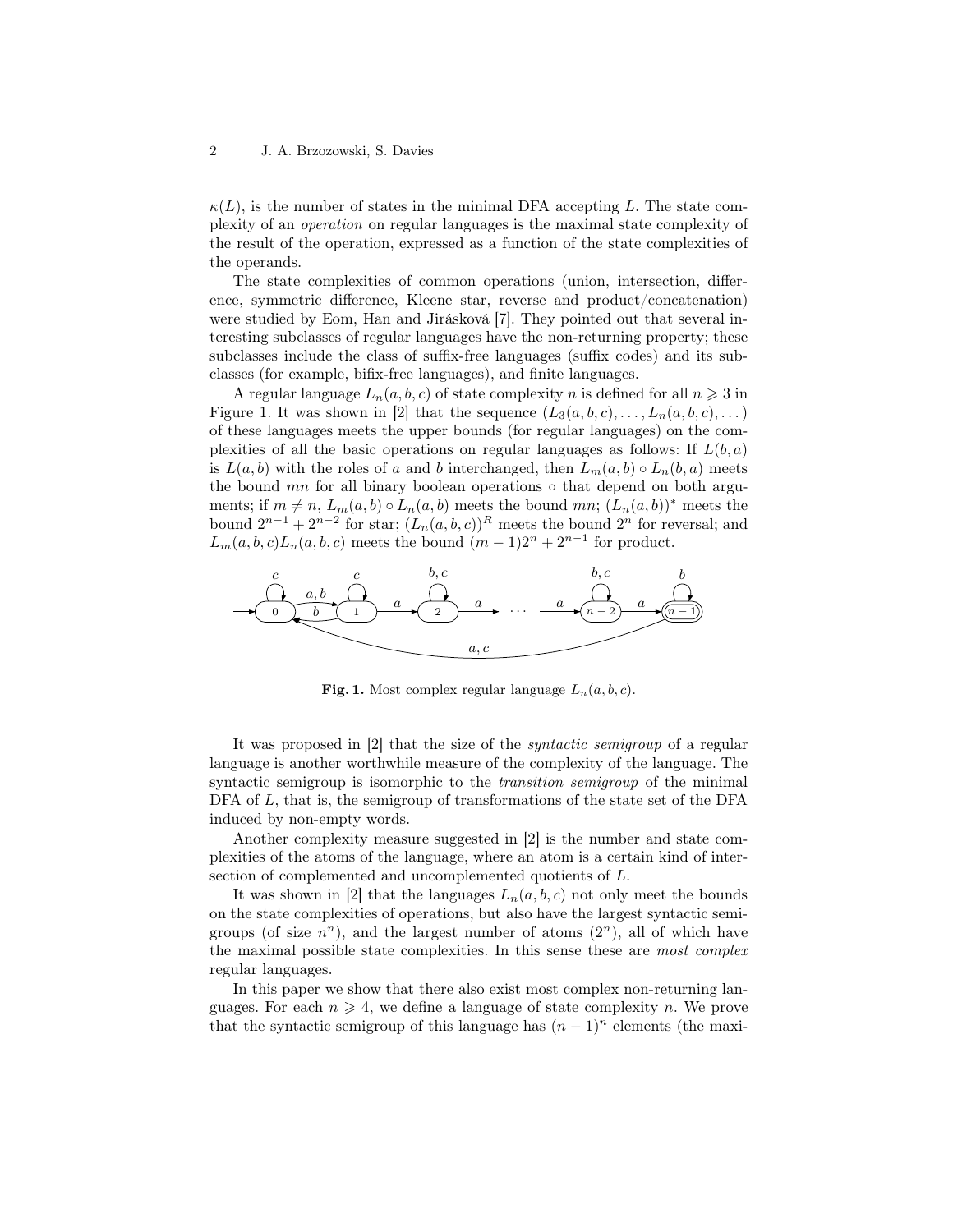mal possible for non-returning languages), that it is generated by  $\binom{n}{2}$  elements, and that the number of generators cannot be reduced. We also show that this language has  $2^n$  atoms, all of which have maximal state complexity. We demonstrate that the upper bound on the state complexity of reversal is met by a single ternary language, and that no binary language meets this bound. Moreover, restrictions of this language to binary alphabets meet the bounds for star, product and boolean operations. This is in contrast to [7] where several types of witnesses are used to meet the various bounds. We correct an error in [7, Table 1], where it is stated that the upper bound on the complexity of product cannot be reached with binary witnesses. Additionally, we consider both restricted and unrestricted state complexity [3] of binary operations on non-returning languages. When computing restricted state complexity, one assumes the operation takes in two languages over the same alphabet; for unrestricted state complexity we allow the inputs to be languages over different alphabets.

Omitted proofs can be found at http://arxiv.org/abs/1701.03944.

## 2 Preliminaries

A deterministic finite automaton (DFA) is a quintuple  $\mathcal{D} = (Q, \Sigma, \delta, q_0, F)$ , where Q is a finite non-empty set of *states*,  $\Sigma$  is a finite non-empty *alphabet*,  $\delta: Q \times \Sigma \to Q$  is the transition function,  $q_0 \in Q$  is the initial state, and  $F \subseteq Q$ is the set of final states. We extend  $\delta$  to a function  $\delta: Q \times \Sigma^* \to Q$  as usual. A DFA D accepts a word  $w \in \Sigma^*$  if  $\delta(q_0, w) \in F$ . The language accepted by D is denoted by  $L(\mathcal{D})$ . If q is a state of D, then the language  $L_q(\mathcal{D})$  of q is the language accepted by the DFA  $(Q, \Sigma, \delta, q, F)$ . A state is *empty* if its language is empty. Two states p and q of D are equivalent if  $L_p(\mathcal{D}) = L_q(\mathcal{D})$ . A state q is *reachable* if there exists  $w \in \Sigma^*$  such that  $\delta(q_0, w) = q$ . A DFA is minimal if all of its states are reachable and no two states are equivalent.

We use  $Q_n = \{0, \ldots, n-1\}$  as our basic set with n elements. A transformation of  $Q_n$  is a mapping  $t: Q_n \to Q_n$ . The *image* of  $q \in Q_n$  under t is denoted by qt, and this notation is extended to subsets of  $Q_n$ : if  $P \subseteq Q_n$ , then  $Pt = \{qt:$  $q \in P$ . The rank of a transformation t is the cardinality of  $Q_n t$ . If s and t are transformations of  $Q_n$ , their composition is denoted  $(qs)t$  when applied to  $q \in Q_n$ . Let  $\mathcal{T}_{Q_n}$  be the set of all  $n^n$  transformations of  $Q_n$ ; then  $\mathcal{T}_{Q_n}$  is a monoid under composition.

For  $k \geq 2$ , a transformation t of a set  $P = \{q_0, q_1, \ldots, q_{k-1}\} \subseteq Q_n$  is a k-cycle if  $q_0t = q_1, q_1t = q_2, \ldots, q_{k-2}t = q_{k-1}, q_{k-1}t = q_0$ . This k-cycle is denoted by  $(q_0, q_1, \ldots, q_{k-1})$ , and leaves the states in  $Q_n \backslash P$  unchanged. A 2-cycle  $(q_0, q_1)$  is called a *transposition*. A transformation that sends state  $p$  to  $q$  and acts as the identity on the remaining states is denoted by  $(p \to q)$ . If a transformation of  $Q_n$  has rank  $n-1$ , then there is exactly one pair of distinct elements  $i, j \in Q_n$ such that  $it = jt$ . We say a transformation t of  $Q_n$  is of type  $\{i, j\}$  if t has rank  $n-1$  and  $it = jt$  for  $i < j$ .

The syntactic congruence of a language  $L \subseteq \Sigma^*$  is defined on  $\Sigma^+$  as follows: For  $x, y \in \Sigma^+, x \approx_L y$  if and only if  $wxz \in L \Leftrightarrow wyz \in L$  for all  $w, z \in \Sigma^*$ . The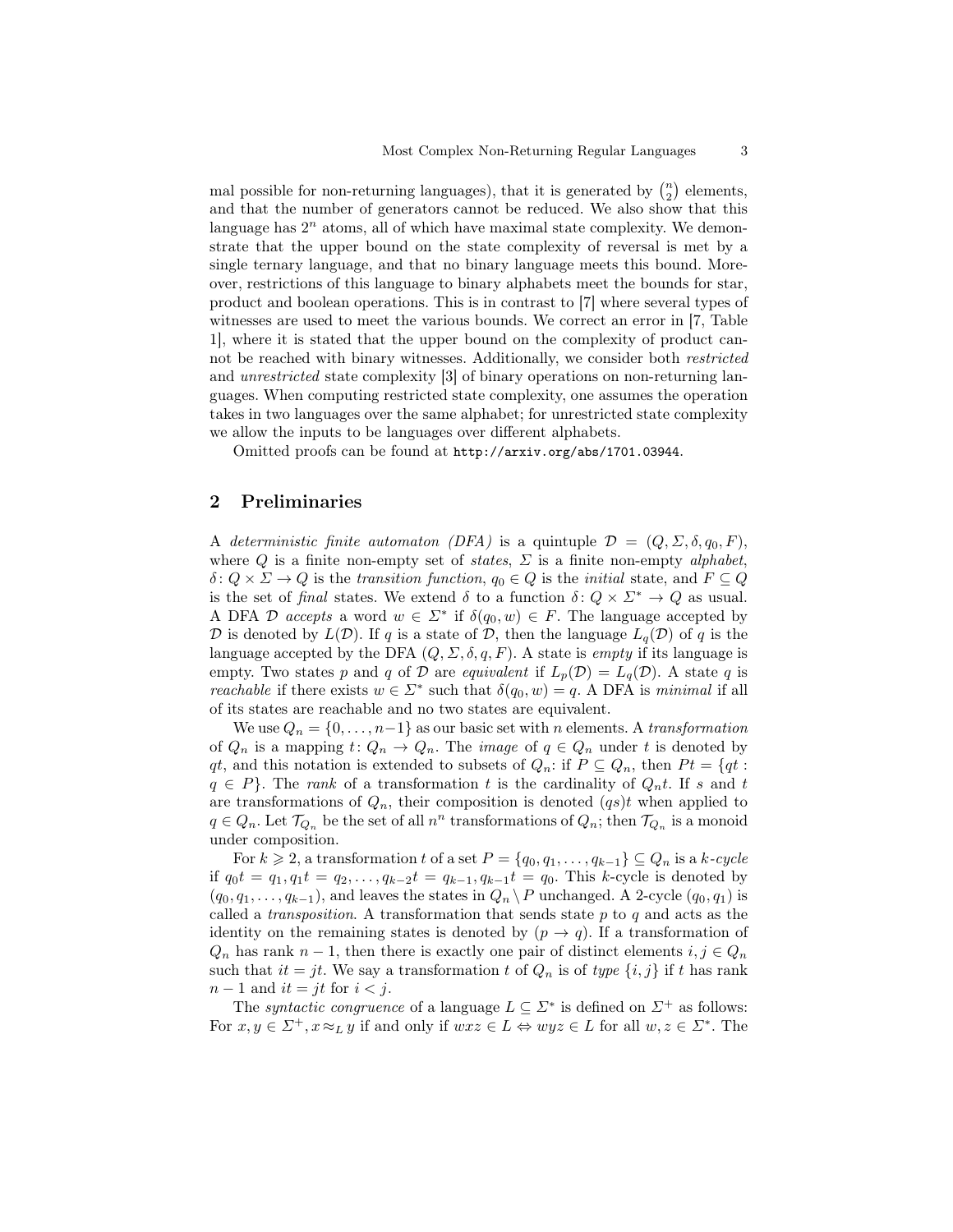quotient set  $\Sigma^+/\approx_L$  of equivalence classes of  $\approx_L$  is a semigroup, the *syntactic* semigroup  $T_L$  of  $L$ .

Let  $\mathcal{D} = (Q_n, \Sigma, \delta, 0, F)$  be a DFA. For each word  $w \in \Sigma^*$ , the transition function induces a transformation  $\delta_w$  of  $Q_n$  by w: for all  $q \in Q_n$ ,  $q\delta_w = \delta(q, w)$ . The set  $T<sub>D</sub>$  of all such transformations by non-empty words is the *transition* semigroup of  $D$  under composition [12]. Often we use the word w to denote the transformation t it induces; thus we write qw instead of  $q\delta_w$ . We also write w: t to mean that  $w$  induces the transformation  $t$ .

If  $\mathcal D$  is a minimal DFA of L, then  $T_{\mathcal D}$  is isomorphic to the syntactic semigroup  $T<sub>L</sub>$  of L [12], and we represent elements of  $T<sub>L</sub>$  by transformations in  $T<sub>D</sub>$ . The size of this semigroup has been used as a measure of complexity [2, 6, 8, 10].

The (left) quotient of  $L \subseteq \Sigma^*$  by a word  $w \in \Sigma^*$  is the language  $w^{-1}L = \{x :$  $wx \in L$ . It is well known that the number of quotients of a regular language is finite and equal to the state complexity of the language.

Atoms are defined by a left congruence, where two words x and y are congruent whenever  $ux \in L$  if and only if  $uy \in L$  for all  $u \in \Sigma^*$ . Thus x and y are congruent whenever  $x \in u^{-1}L$  if and only if  $y \in u^{-1}L$  for all  $u \in \Sigma^*$ . An equivalence class of this relation is an atom of L [5]. Atoms can be expressed as non-empty intersections of complemented and uncomplemented quotients of  $L$  (see Section 5). The number of atoms and their state complexities were suggested as measures of complexity of regular languages [2] because all quotients of a language and all quotients of its atoms are unions of atoms [4, 5, 9].

Suppose  $\circ$  is a unary operation on languages, and  $f(n)$  is an upper bound on the state complexity of this operation. If the state complexity of  $(L_n)^\circ$  is  $f(n)$ , then  $L_n$  is called a *witness* to the state complexity of  $\circ$  for that n. In general, we need a sequence  $(L_k, L_{k+1}, \ldots)$  of such languages; this sequence is called a stream. Often a stream does not start at 1 because the bound may not hold for small values of n. For a binary operation we need two streams. The languages in a stream usually have the same form and differ only in the parameter  $n$ .

Sometimes the same stream can be used for both operands of a binary operation, but this is not always possible. For example, for boolean operations when  $m = n$ , the state complexity of  $L_n \cup L_n = L_n$  is n, whereas the upper bound is  $mn = n^2$ . However, in many cases the second language is a "dialect" of the first, that is, it "differs only slightly" from the first. A *dialect* of  $L_n(\Sigma)$  is a language obtained from  $L_n(\Sigma)$  by deleting some letters of  $\Sigma$  in the words of  $L_n(\Sigma)$  – by this we mean that words containing these letters are deleted – or replacing them by letters of another alphabet  $\Sigma'$ . Here we encounter only two types of dialects:

- 1. A dialect in which some letters were deleted; for example,  $L_n(a, b)$  is a dialect of  $L_n(a, b, c)$  with c deleted, and  $L_n(a, -, c)$  is a dialect with b deleted.
- 2. A dialect in which the roles of two letters are exchanged; for example,  $L_n(b, a)$ is such a dialect of  $L_n(a, b)$ .

These two types of dialects can be combined, for example, in  $L_n(a, -, b)$  the letter c is deleted, and b plays the role that c played originally. The notion of dialects also extends to DFAs; for example, if  $\mathcal{D}_n(a, b, c)$  recognizes  $L_n(a, b, c)$ then  $\mathcal{D}_n(a, -, b)$  recognizes the dialect  $L_n(a, -, b)$ .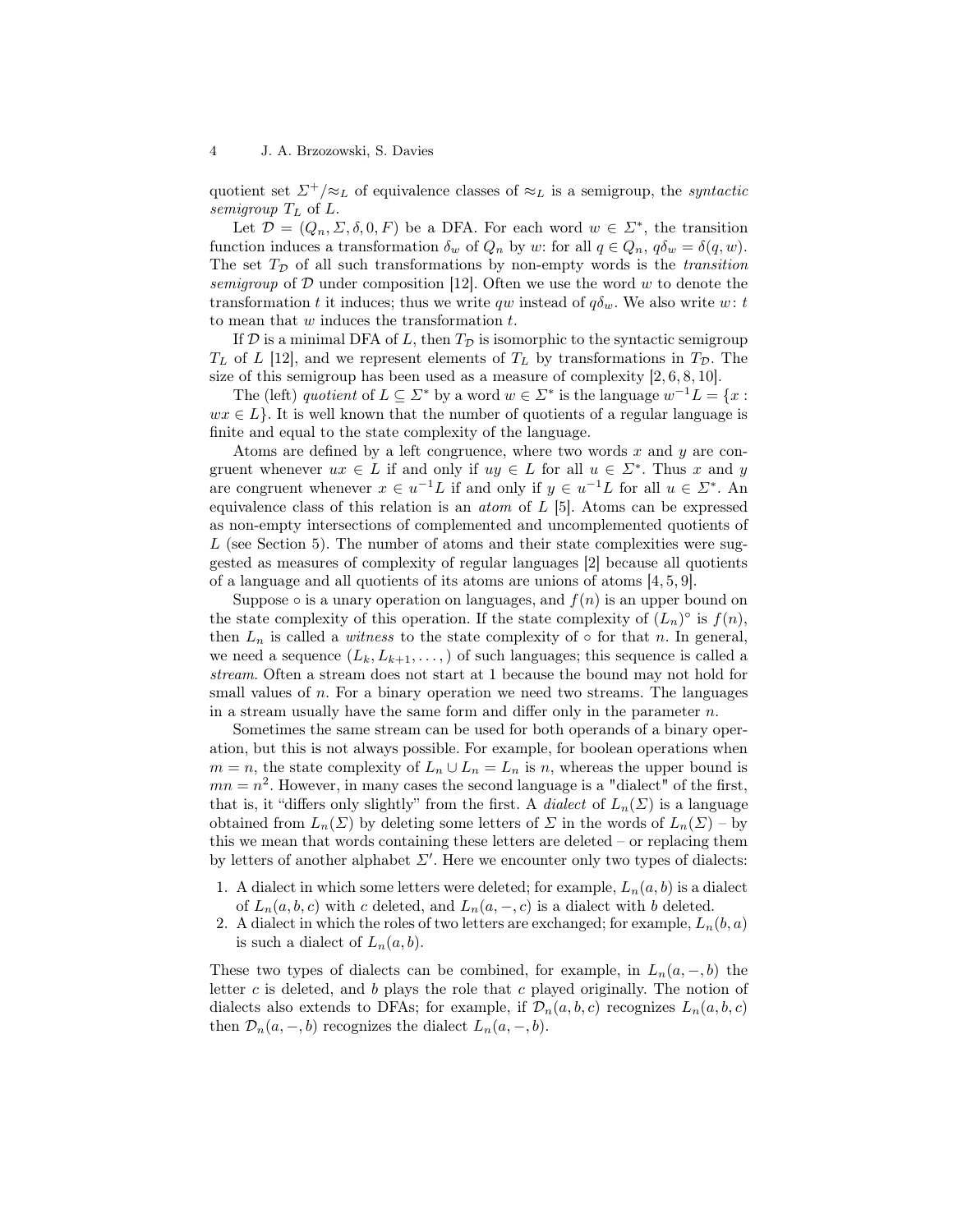## 3 Main Results

From now on by *complexity* we mean *state complexity*.

Let  $\Gamma = \{a_{i,j} : 0 \leq i < j \leq n-1\}$ , where  $a_{i,j}$  is a letter that induces any transformation of type  $\{i, j\}$  and does not map any state to 0. Let  $\Gamma' = \Gamma \setminus \Gamma$  ${a_{0,n-1}, a_{0,1}, a_{1,n-1}, a_{0,2}}.$  Let  $\Sigma = {a, b, c, d} \cup \Gamma'$ , where  $a:(1, \ldots, n-1)(0 \rightarrow$ 1),  $b:(1,2)(0 \rightarrow 2)$ ,  $c:(2,\ldots,n-1)(1 \rightarrow 2)(0 \rightarrow 1)$ , and  $d:(0 \rightarrow 2)$ . Note that a, b, c and d are transformations of types  $\{0, n-1\}$ ,  $\{0, 1\}$ ,  $\{1, n-1\}$  and  $\{0, 2\}$ , respectively. Note also that a, b and c restricted to  $Q_n \setminus \{0\}$  generate all the transformations of  $\{1, \ldots, n-1\}$ . This follows from the well-known fact that the full transformation semigroup on a set  $X$  can be generated by the symmetric group on X together with a transformation of X with rank  $|X| - 1$ . For  $X = \{1, \ldots, n-1\}$ , we see that  $\{(1, \ldots, n-1), (1, 2)\}$  (the restrictions of a and b) generate the symmetric group, and  $(2, \ldots, n-1)(1\rightarrow 2)$  (the restriction of c) is a transformation of rank  $|X| - 1 = n - 2$ .

We are now ready to define a most complex non-returning DFA and language.

**Definition 1.** For  $n \geq 4$ , let  $\mathcal{D}_n = \mathcal{D}_n(\Sigma) = (Q_n, \Sigma, \delta_n, 0, \{n-1\})$ , where  $\Sigma = \{a, b, c, d\} \cup \Gamma'$ , and  $\delta_n$  is defined in accordance with the transformations described above. See Figure 2 for  $\mathcal{D}_n(\Sigma)$  restricted to  $\{a, b, c, d\}$ . Let  $L_n = L_n(\Sigma)$ be the language accepted by  $\mathcal{D}_n(\Sigma)$ .



Fig. 2. Most complex non-returning language  $L_n(\Sigma)$  of Definition 1. The letters in  $\Gamma' = \Sigma \setminus \{a, b, c, d\}$  are omitted.

Theorem 1 (Most Complex Non-Returning Languages). For each  $n \geq 4$ , the DFA of Definition 1 is minimal and non-returning. The stream  $(L_n(\Sigma) : n \geq$ 4) with some dialect streams is most complex in the class of regular non-returning languages in the following sense:

- 1. The syntactic semigroup of  $L_n(\Sigma)$  has cardinality  $(n-1)^n$ , and at least  $\binom{n}{2}$ letters are required to reach this bound.
- 2. Each quotient of  $L_n(a)$  has complexity  $n-1$ , except L itself, which has complexity n.
- 3. The reverse of  $L_n(a, b, c)$  has complexity  $2^n$ , and at least three letters are needed to meet this bound. Moreover,  $L_n(a, b, c)$  has  $2^n$  atoms.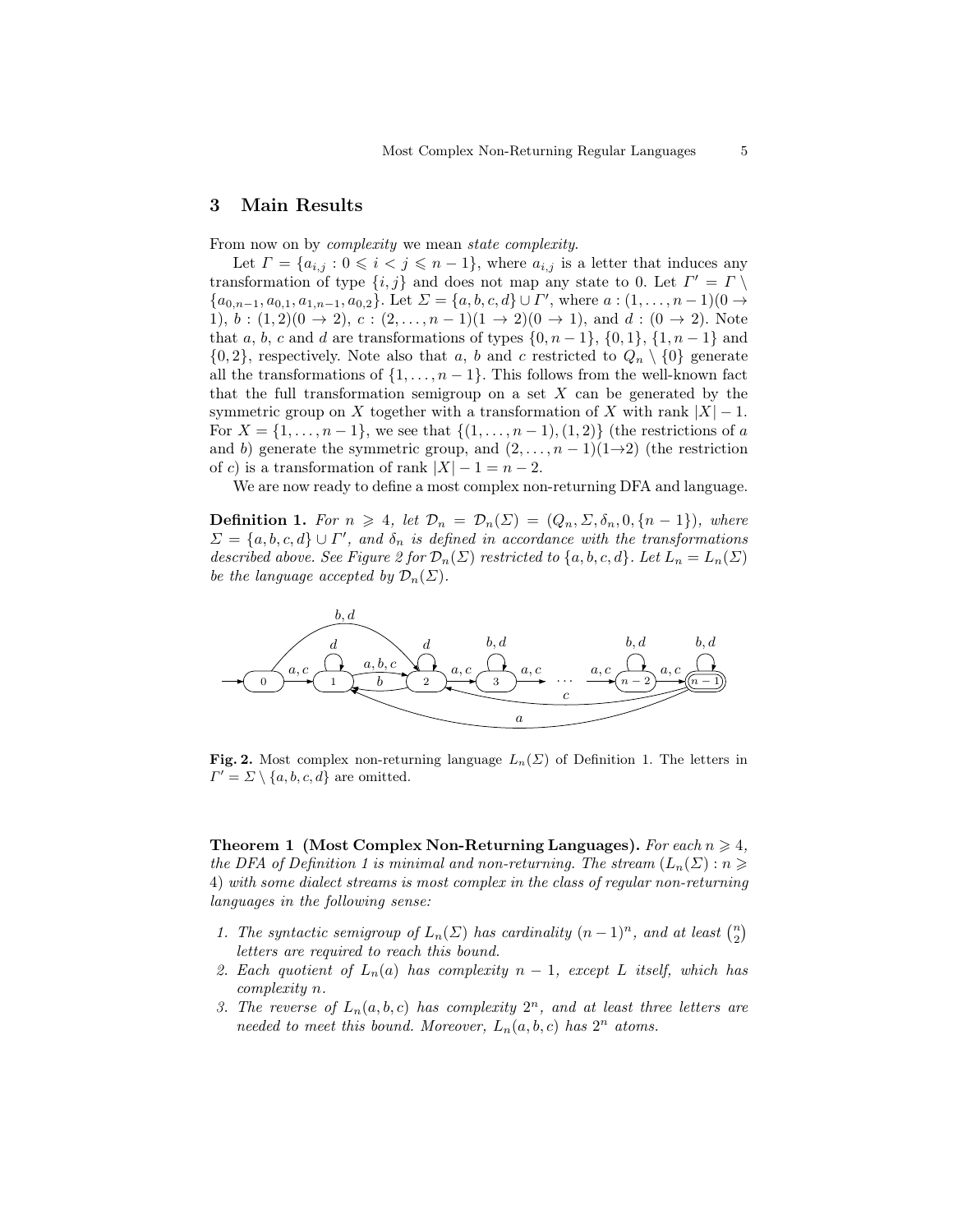4. For each atom  $A_S$  of  $L_n(\Sigma)$ , the complexity  $\kappa(A_S)$  satisfies:

$$
\kappa(A_S)=\begin{cases} 2^{n-1},&\text{if }S\in\{\emptyset,Q_n\};\\ 2+\sum_{x=1}^{|S|}\sum_{y=1}^{|S|}{n-1\choose x}{n-1-x\choose y},&\text{if }\emptyset\subsetneq S\subsetneq Q_n. \end{cases}
$$

Moreover, at least  $\binom{n}{2}$  letters are required to meet these bounds.

- 5. The star of  $L_n(a, b)$  has complexity  $2^{n-1}$ .
- 6. Let  $m, n \geq 4$ .
	- (a) Restricted product:  $\kappa(L_m(a, b)L_n(a, -, b)) = (m-1)2^{n-1} + 1$ .
	- (b) Unrestricted product:  $\kappa(L_m(a, b)L_n(a, -, b, d)) = m2^{n-1} + 1$ .
- 7. Let  $m, n \geq 4$ .
	- (a) Restricted boolean operations:  $\kappa(L_m(a, b) \circ L_n(b, a)) = mn (m+n-2)$ .
	- (b) Additionally, when  $m \neq n$ , we can use the same witness for both arguments:  $\kappa(L_m(a, b) \circ L_n(a, b)) = mn - (m + n - 2)$ .
	- (c) Unrestricted boolean operations: The complexity of  $L_m(a, b, c) \circ L_n(b, a, d)$ is  $mn+1$  if  $\circ \in \{\cup, \oplus\}$ , that of  $L_m(a, b, c) \setminus L_n(b, a)$  is  $mn-n+2$ , and that of  $L_m(a, b) \cap L_n(b, a)$  is  $mn - (m + n - 2)$ .

All of these bounds are maximal for non-returning languages.

*Proof.* From the definition of the letters of  $\Sigma$  it is obvious that the DFA  $\mathcal{D}_n$ is non-returning, and that any pair  $(p, q)$  of states can be distinguished by the shortest word in  $a^*$  accepted by p but not by q.

- 1. This follows from Propositions 1 and 2 below. In particular, note that the syntactic semigroup of  $L_n(\Sigma)$  contains the symmetric group on  $Q_n \setminus \{0\}$ , so the conditions of Proposition 2 are met.
- 2. Observe that for  $i > 0$ , the quotient  $(a^i)^{-1} L_n(a)$  has complexity  $n-1$ ; for  $i = 0$ , the quotient  $(a^0)^{-1} L_n(a) = L_n(a)$  has complexity n.
- 3. By Proposition 3 the number of atoms of  $L_n(a, b, c)$  is  $2^n$ . By [5] the complexity of the reverse is the same as the number of atoms. By Proposition 4 at least three letters are required to meet this bound on the number of atoms and the complexity of reverse.
- 4. See Propositions 5, 6, and 7.
- 5. See Proposition 8.
- 6. See Propositions 9 and 10.
- 7. See Propositions 11 and 12.

We prove Propositions 1–4 and 11 below. □

## 4 Syntactic Semigroup

For all basic operations on non-returning languages, the complexity bounds can be met with either binary or ternary witnesses [7]. However, to meet the bound for the size of the syntactic semigroup, our most complex stream is forced to use an alphabet that grows quadratically in size.

For  $n \geq 2$ , let  $N_n$  denote the semigroup of transformations of  $Q_n$  such that  $it \neq 0$  for all  $i \in Q_n$ . We call  $N_n$  the full non-returning semigroup on  $Q_n$ . We give a necessary condition and a sufficient condition for a set G to generate  $N_n$ .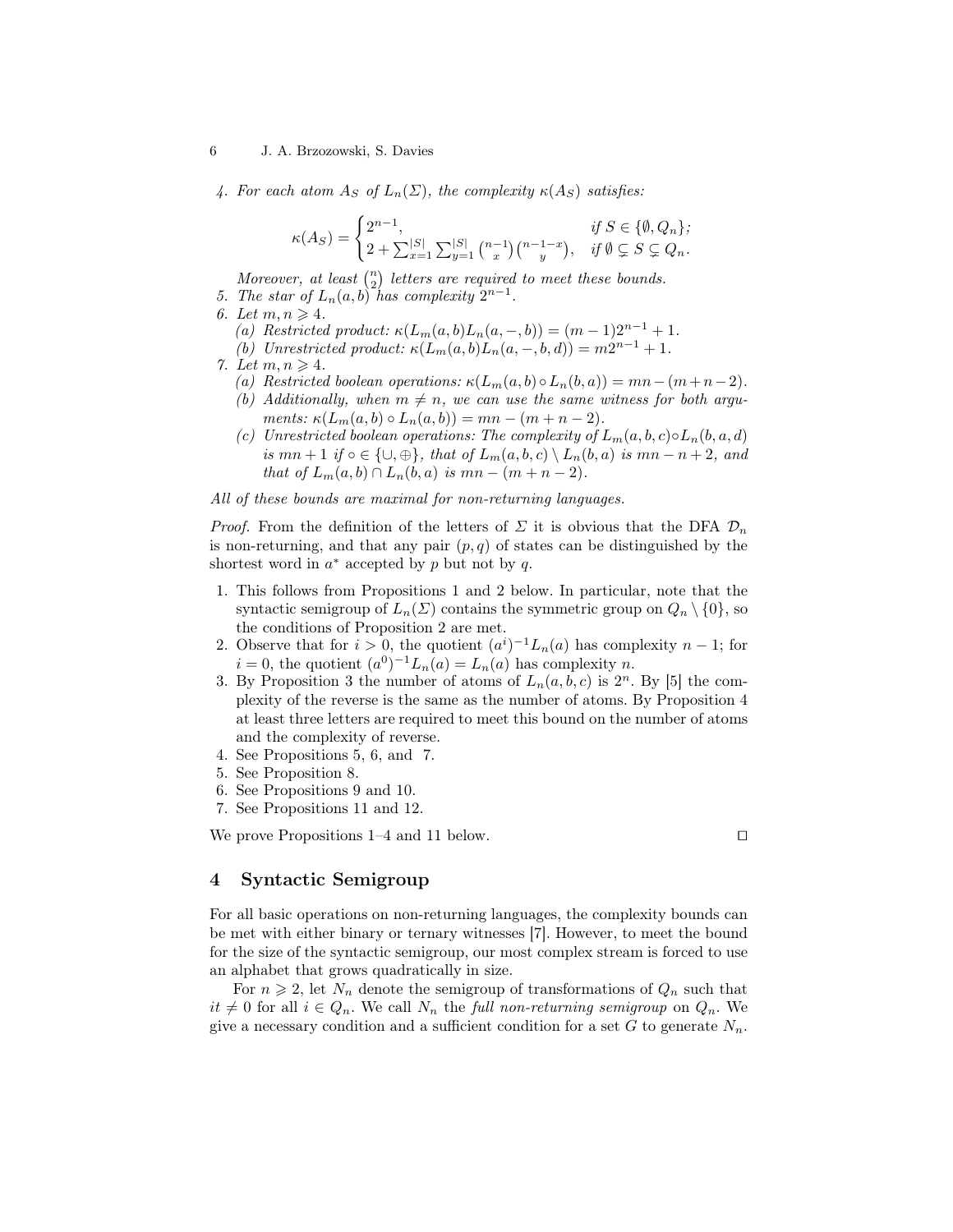**Proposition 1.** If G is a generating set for  $N_n$ , then G contains a transformation of type  $\{i, j\}$  for each  $\{i, j\} \subseteq Q_n$ . Thus a minimal generating set has exactly one element of type  $\{i, j\}$  for each of the  $\binom{n}{2}$  sets  $\{i, j\} \subseteq Q_n$ .

*Proof.* Suppose t is a transformation of type  $\{i, j\}$ , and let t' be an arbitrary transformation. If tt' has rank  $n-1$ , then tt' has type  $\{i, j\}$ . Indeed, since  $it = jt$ , it follows that  $it' = jtt'$ . Thus composing a transformation of type  $\{i, j\}$  with an arbitrary transformation either preserves the type, or lowers the rank.

Suppose G generates  $N_n$ . Observe that  $N_n$  does not contain transformations of rank  $n$  (since these map some element to 0). Since composition with a transformation of type  $\{i, j\}$  either preserves type or lowers rank, the semigroup generated by G contains only transformations that either have the same type as some element of G, or have rank less than  $n-1$  and so are typeless. But  $N_n$ contains a transformation of type  $\{i, j\}$  for each  $\{i, j\} \subseteq Q_n$ . So if G generates  $N_n$ , then G must contain an element of type  $\{i, j\}$  for each  $\{i, j\} \subseteq Q_n$ . □

**Proposition 2.** Let G be a subset of  $N_n$  that contains a transformation of type  $\{i, j\}$  for each set  $\{i, j\} \subseteq Q_n$ ,  $i < j$ . Let G' be obtained by restricting every transformation in G to  $Q_n \backslash \{0\}$ . If G' generates the symmetric group on  $Q_n \backslash \{0\}$ , then G generates  $N_n$ .

*Proof.* First, we show that  $G'$  in fact generates the full transformation semigroup on  $Q_n \setminus \{0\}$ . Recall that the full transformation semigroup on X is generated by the symmetric group on  $X$  together with a transformation of  $X$  of rank  $|X| - 1$ . By assumption, G' contains generators of the symmetric group on  $Q_n \setminus$ {0}. Transformations in G of type  $\{i, j\}$  with  $0 < i < j$  have rank  $n - 1$ , and furthermore their restrictions to  $Q_n \setminus \{0\}$  are of rank  $n-2$ .

Thus G' contains generators of the symmetric group on  $Q_n \setminus \{0\}$ , as well as a transformation of rank  $|Q_n \setminus \{0\}| - 1 = n - 2$ ; it follows that G' generates the full transformation semigroup on  $Q_n \setminus \{0\}.$ 

Now, we prove that G generates every transformation in  $N_n$ . Let t be an element of  $N_n$ ; we want to show that t is in the semigroup generated by G. Since  $N_n$  does not contain any transformations of rank n, the transformation t has rank less than n, and thus there exist distinct  $i, j \in Q_n$  such that  $it = jt$ . Select a transformation s of type  $\{i, j\}$  in G. Then for distinct  $q, q' \in Q_n$ , we have  $qs = q's$  if and only if  $\{q, q'\} = \{i, j\}.$ 

Hence there is a well-defined transformation  $r'$  of  $Q_n \setminus \{0\}$  given by  $(qs)r' = qt$ for all  $q \in Q$ ; it is well-defined since if we have  $qs = q's$ , then  $\{q, q'\} = \{i, j\}$  and is and js get mapped to a common element  $it = jt$ . The transformation r' lies in the full transformation semigroup on  $Q_n \setminus \{0\}$ , and so it is in the semigroup generated by  $G'$ . Hence there is some transformation r of  $Q_n$  in the semigroup generated by G such that r is equal to r' when restricted to  $Q_n \setminus \{0\}$ .

Since  $qs \in Q_n \setminus \{0\}$  for all  $q \in Q_n$ , it follows that  $(qs)r = (qs)r' = qt$  for all  $q \in Q_n$ , and thus sr and t are equal as transformations. Since s is in G and r is in the semigroup generated by  $G$ , it follows  $sr = t$  is in the semigroup generated by G. Thus the semigroup generated by G contains all elements of  $N_n$ ; but G is a subset of  $N_n$ , so G generates  $N_n$ . □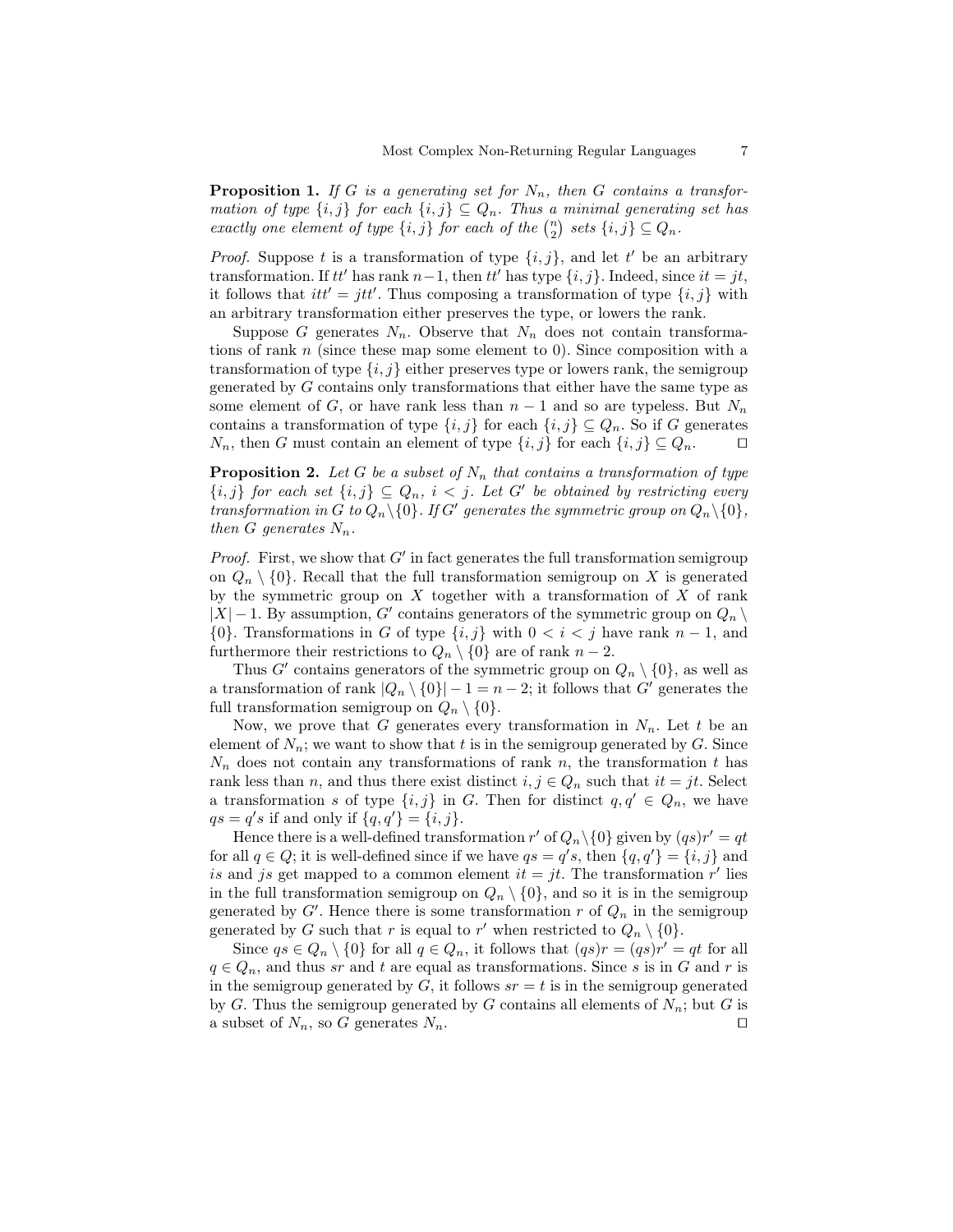## 5 Number and Complexities of Atoms

Denote the complement of a language L by  $\overline{L} = \Sigma^* \setminus L$ . Let  $Q_n = \{0, \ldots, n-1\}$ and let  $L_n$  be a non-empty regular language with quotients  $K = \{K_0, \ldots, K_{n-1}\}.$ Each subset S of  $Q_n$  defines an *atomic intersection*  $A_S = \bigcap_{i \in S} K_i \cap \bigcap_{i \in \overline{S}} K_i$ , where  $\overline{S} = Q_n \setminus S$ . An *atom* of L is a non-empty atomic intersection; this definition is equivalent to that given in Section 2 in terms of a left congruence. Note that if  $S \neq T$ , then  $A_S \cap A_T = \emptyset$ ; that is, atoms corresponding to distinct subsets of  $Q_n$  are disjoint. A language of complexity n can have at most  $2^n$  atoms, since there are  $2^n$  subsets of  $Q$ . We show that this bound can be met by nonreturning languages. Additionally, we derive upper bounds on the complexities of atoms of non-returning languages, and show that our most complex stream meets these bounds.

We now describe a construction due to Iván  $[9]$ . Let L be a regular language with DFA  $\mathcal{D} = (Q, \Sigma, \delta, q_0, F)$ . For each  $S \subseteq Q$ , we define a DFA  $\mathcal{D}_S = (Q_S, \Sigma, \Delta, (S, \overline{S}), F_S)$  as follows.

 $-Q_S = \{(X, Y) : X, Y \subseteq Q, X \cap Y = \emptyset\} \cup \{\bot\}.$  State  $\bot$  is the sink state.  $-\Delta((X, Y), a) = (Xa, Ya)$  if  $Xa \cap Ya = \emptyset$ , and otherwise  $\Delta((X, Y), a) = \bot$ ; also  $\Delta(\perp, a) = \perp$ .  $-F_S = \{(X, Y) : X \subseteq F, Y \subseteq \overline{F}\}.$ 

The DFA  $\mathcal{D}_S$  recognizes the atomic intersection  $A_S$  of  $L$ ; if it recognizes a nonempty language, then  $A<sub>S</sub>$  is an atom. We can determine the complexity of  $A<sub>S</sub>$ by counting reachable and distinguishable states in  $\mathcal{D}_S$ .

## **Proposition 3.** The language  $L_n = L_n(a, b, c)$  has  $2^n$  atoms.

*Proof.* We want to show that  $A_S$  is an atom of  $L_n$  for all  $S \subseteq Q_n$ . It suffices to show for each S that the DFA  $\mathcal{D}_S$  recognizes at least one word. Then since atoms corresponding to different subsets of  $Q_n$  are disjoint, this proves there are  $2^n$  distinct atoms.

First, we show that from the initial state  $(S,\overline{S})$ , we can reach some state of the form  $(X, Y)$  where  $0 \notin X$  and  $0 \notin Y$ . Consider the set  $\{0, 1, n-1\}$ . Notice that for each subset  $\{i, j\}$  of  $\{0, 1, n-1\}$ , we have a transformation of type  $\{i, j\}$ : a has type  $\{0, n-1\}$ , b has type  $\{0, 1\}$ , and c has type  $\{1, n-1\}$ . Additionally, by the pigeonhole principle, either  $S$  contains two distinct elements from  $\{0, 1, n-1\}$ , or  $\overline{S}$  contains two distinct elements from  $\{0, 1, n-1\}$ .

Suppose without loss of generality it is  $S$  which contains two distinct elements from  $\{0, 1, n-1\}$ . Let  $\{i, j\} \subseteq S$  for some  $\{i, j\} \subseteq \{0, 1, n-1\}$  with  $i \neq j$ . Let  $\sigma \in \Sigma$  be the letter inducing the transformation of type  $\{i, j\}$ . Then we claim  $(S,\overline{S})\sigma \neq \bot$ . Indeed, suppose that  $q \in S\sigma \cap \overline{S}\sigma$ . Then since  $\sigma$  is a transformation of type  $\{i, j\}$ , we must have  $i\sigma = j\sigma = q$ , and no other element is mapped to q. But  $\{i, j\} \subseteq S$ , so we cannot have  $q \in \overline{S}\sigma$ .

Hence  $S\sigma \cap \overline{S}\sigma = \emptyset$ . Furthermore, since  $\sigma$  is a non-returning transformation, we have  $0 \notin S\sigma$  and  $0 \notin \overline{S}\sigma$ . Thus starting from the initial state  $(S,\overline{S})$ , we can apply  $\sigma$  to reach a state of the form  $(X, Y)$  with  $0 \notin X$  and  $0 \notin Y$ .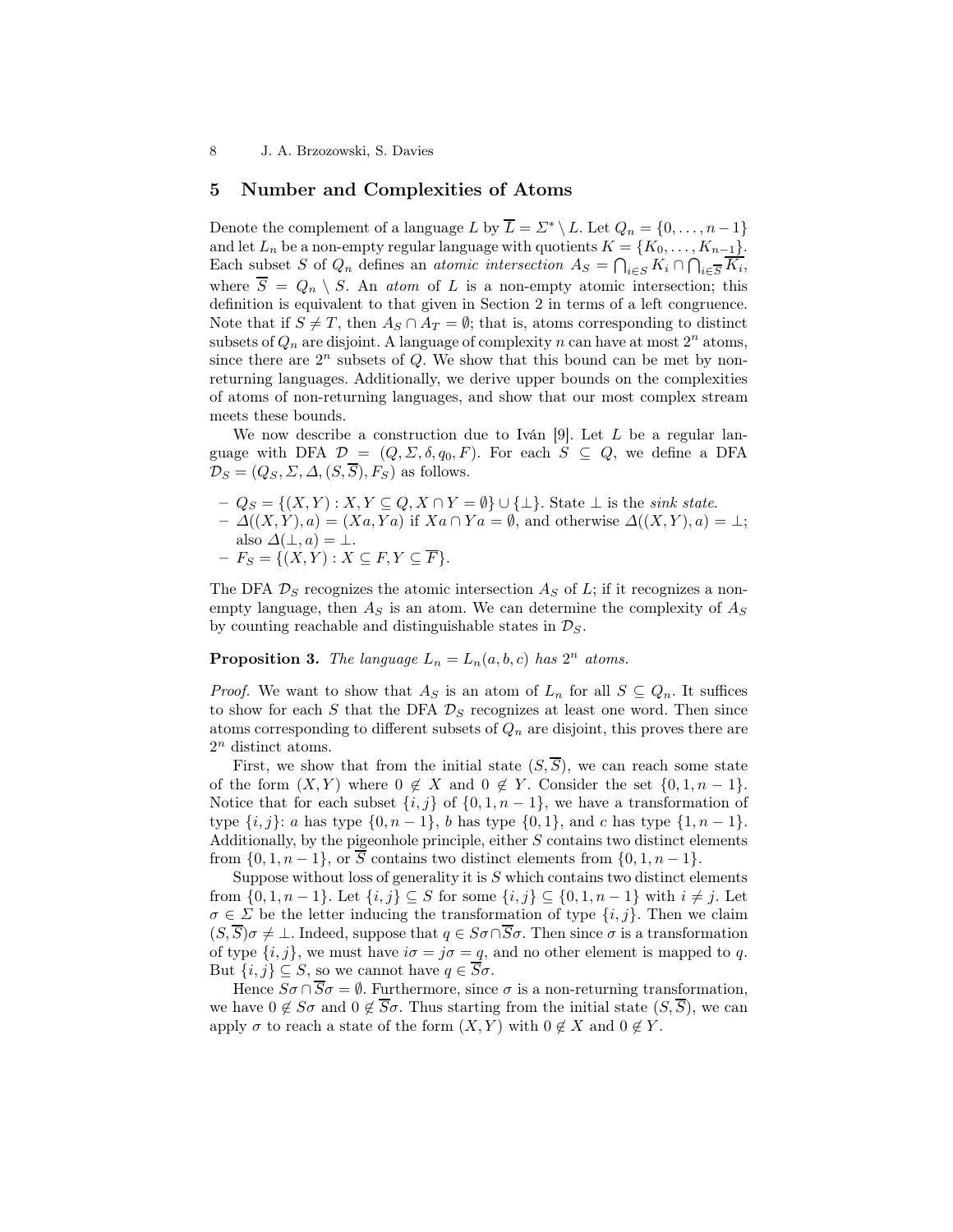Now, recall that the three transformations  $\{a, b, c\}$ , when restricted to  $Q_n \setminus$  $\{0\}$ , generate all transformations of  $Q_n \setminus \{0\}$ . Since  $X \subseteq Q_n \setminus \{0\}$ , there exists a transformation of  $Q_n \setminus \{0\}$  that maps every element of X to  $n-1$  and every element of  $(Q_n \setminus \{0\}) \setminus X$  to 1. Let  $w \in \{a, b, c\}^*$  be a word that induces this transformation when restricted to  $Q_n \setminus \{0\}$ . Since  $Y \subseteq Q_n \setminus \{0\}$  and Y is disjoint from X, it follows that w maps every element of Y to 1. Since  $F_n = \{n-1\}$  is the final state set of  $\mathcal{D}_n$ , we see that  $Xw \subseteq F_n$  and  $Yw \subseteq \overline{F_n}$ . Thus  $(Xw, Yw) =$  $({n-1}, {1})$  is a final state of  $\mathcal{D}_S$ .

This shows that there exists a word  $\sigma w \in \{a, b, c\}^*$  that maps the initial state  $(S,\overline{S})$  of  $\mathcal{D}_S$  to a final state. Thus  $A_S$  is an atom. □

Next, we prove that the bound on number of atoms cannot be met by a binary witness. From [5] we know that the number of atoms of a regular language is equal to the state complexity of the reverse of the language. Hence this also proves a conjecture from [7], that a ternary witness is necessary to meet the bound for reversal of non-returning languages.

**Proposition 4.** Let L be a non-returning language of complexity n over  $\Sigma$  ${a,b}.$  Then the number of atoms of L is strictly less than  $2^n$ .

*Proof.* Let  $D$  be the minimal DFA of L, with state set  $Q_n$ . We introduce some special terminology for this proof, which generalizes the notion of transformations of type  $\{i, j\}$ . We say that a transformation t unifies i and j, or unifies the set  $\{i, j\}$ , if  $it = jt$ . For example, transformations of type  $\{i, j\}$  unify  $\{i, j\}$ . But furthermore, every transformation of  $Q_n$  of rank  $n-1$  or less unifies at least one pair of elements of  $Q_n$ . The transition semigroup of D cannot have transformations of rank  $n$ , since  $L$  is non-returning; thus all the transformations in the transition semigroup must unify some pair of states.

Suppose that in  $\mathcal{D}$ , the letter a induces a transformation that unifies  $\{i, j\}$ , and b induces a transformation that unifies  $\{k, \ell\}$ . Assume also that  $i \neq j$  and  $k \neq \ell$ . We will show that at least one atomic intersection  $A_S$  of L is empty, and thus is not an atom.

Suppose  $\{i, j\} = \{k, \ell\}$ . Let  $S = \{i\}$  and consider the atomic intersection As. The initial state of the DFA for  $A_S$  is  $(\{i\}, \overline{S})$ . Note that  $j \in \overline{S}$ , so  $ja \in \overline{S}a$ . But a unifies i and j, so  $ja = ia \in \{i\}a$ . Thus since  $\{i\}a \cap \overline{S}a \neq \emptyset$ , the letter a sends the initial state  $({i}, \overline{S})$  to the sink state. Since b also unifies i and j, the letter b also sends  $({i}, \overline{S})$  to the sink state. Thus  $A_S$  is non-empty if and only if  $(\{i\}, \overline{S})$  is a final state. In fact, either  $A_S$  is non-empty or  $A_S = \{\varepsilon\}$ , since every non-empty word sends the initial state  $({i}, \overline{S})$  to the sink state. If we let  $T = \{j\}$ , the same argument shows that  $A_T$  is either empty or  $A_T = \{\varepsilon\}$ . But  $A_S \cap A_T = \emptyset$ , so one of  $A_S$  or  $A_T$  must be empty.

Now, suppose  $\{i, j\} \cap \{k, \ell\} = \emptyset$ . Let  $S = \{i, k\}$  and consider the atomic intersection  $A_S$ . The initial state of the DFA for  $A_S$  is  $(\{i, k\}, \overline{S})$  with  $j, \ell \in \overline{S}$ . Thus as before, the transformation a which unifies  $\{i, j\}$  and the transformation b which unifies  $\{k, \ell\}$  both send  $A_S$  to the sink state. So either  $A_S$  is empty or  $A_S = \{\varepsilon\}.$  For  $T = \{j, \ell\},$  the same argument shows that either  $A_T$  is empty or  $A_T = \{\varepsilon\}.$  Hence as before, one of  $A_S$  or  $A_T$  is empty.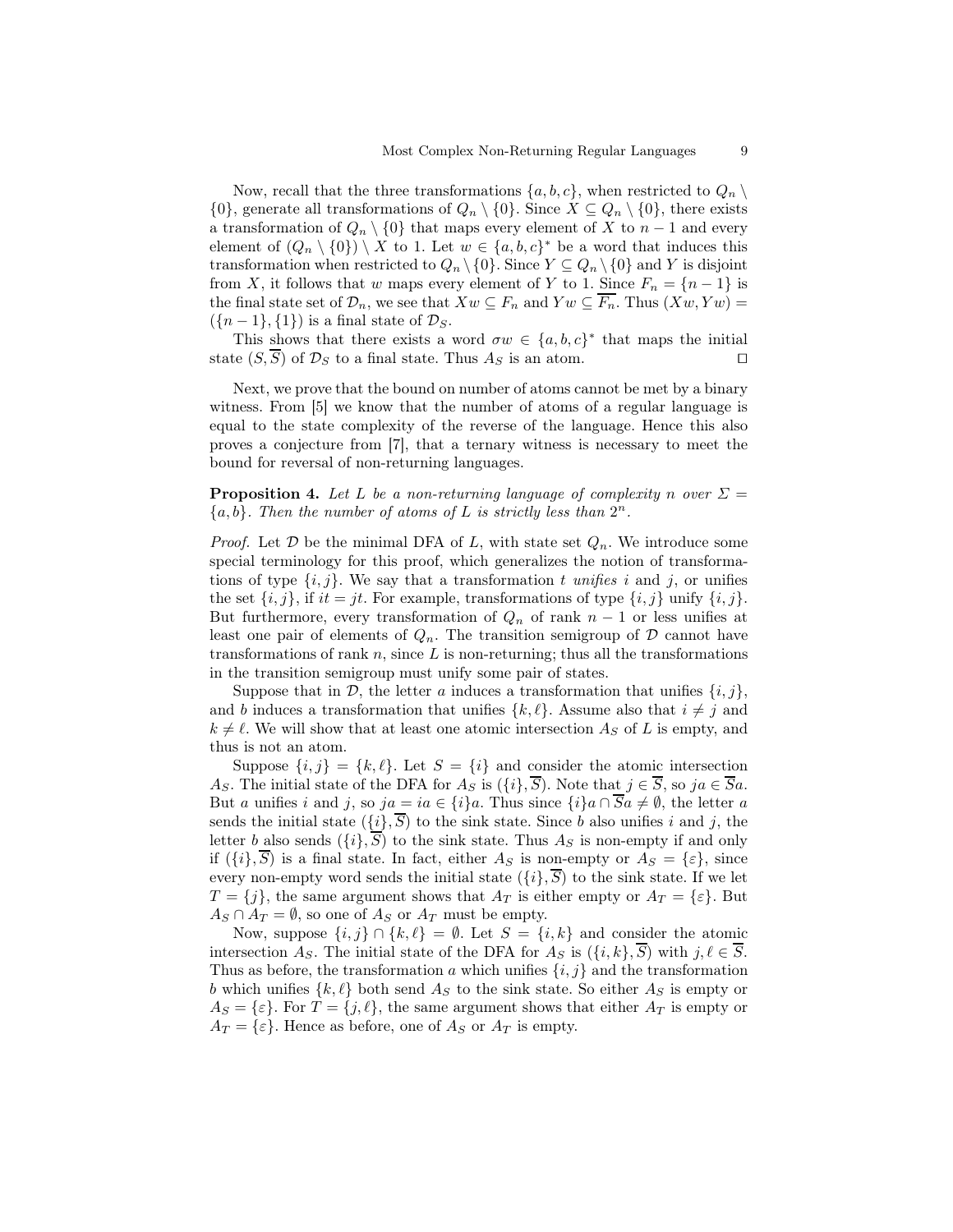Finally, suppose  $\{i, j\} \cap \{k, \ell\}$  has exactly one element. Then either  $k \in \{i, j\}$ or  $\ell \in \{i, j\}$ . Assume without loss of generality that  $\ell \in \{i, j\}$  and  $\ell = i$ ; otherwise rename the elements so this is the case. Then a unifies  $\{i, j\}$ , and b unifies  $\{i, k\}$ . Let  $S = \{i\}$  and consider  $A_S$ . As before, the initial state of the DFA for  $A<sub>S</sub>$  is sent to the sink state by both a and b. Thus either  $A<sub>S</sub>$  is empty or  $A_S = \{\varepsilon\}$ . For  $T = \{j, k\}$ , the same argument shows that either  $A_T$  is empty or  $A_T = \{\varepsilon\}$ . Hence one of  $A_S$  or  $A_T$  is empty. □

**Proposition 5.** Let L be a non-returning language of complexity n, and let  $Q_n$ be the state set of its minimal DFA. Let  $S \subseteq Q_n$ ; then we have

$$
\kappa(A_S) \leqslant \begin{cases} 2^{n-1}, & \text{if } S \in \{ \emptyset, Q_n \}; \\ 2 + \sum_{x=1}^{|S|} \sum_{y=1}^{|S|} \binom{n-1}{x} \binom{n-1-x}{y}, & \text{if } \emptyset \subsetneq S \subsetneq Q_n. \end{cases}
$$

**Proposition 6.** The atoms of the language  $L_n = L_n(\Sigma)$  meet the complexity bounds of Proposition 5.

**Proposition 7.** Let L be a non-returning language over  $\Sigma$  of complexity n. If the atoms of L meet the bounds of Proposition 5, then  $\Sigma$  has size at least  $\binom{n}{2}$ .

## 6 Other Operations

**Proposition 8 (Star).** Let  $\mathcal{D}_n(a, b)$  be the DFA of Definition 1 and let  $L_n(a, b)$ be its language. Then the complexity of  $(L_n(a, b))^*$  is  $2^{n-1}$ .

When dealing with binary operations, to avoid confusion between the sets of states  $\{0, ..., m-1\}$  and  $\{0, ..., n-1\}$  we use  $\mathcal{D}'_m(\Sigma) = (Q'_m, \Sigma, \delta'_m, 0', \{(m-1)\})$ 1)'}), and  $\mathcal{D}_n(\Sigma) = (Q_n, \Sigma, \delta_n, 0, \{n-1\}),$  where  $Q'_m = \{0', \ldots, (m-1)'\}.$  We write  $L'_m(\Sigma)$  for the language of  $\mathcal{D}'_m(\Sigma)$ .

**Proposition 9 (Restricted Product).** Let  $\mathcal{D}_n(a, b, c)$  be the DFA of Definition 1 and let  $L_n(a, b, c)$  be its language. Then for  $m, n \geq 4$  the complexity of  $L'_m(a, b)L_n(a, -, b)$  is  $(m-1)2^{n-1} + 1$ .

Proposition 10 (Unrestricted Product). For  $m, n \geq 4$ , let  $L'_m$  (respectively,  $L_n$ ) be a non-returning language of complexity m (respectively, n) over an alphabet  $\Sigma'$ , (respectively,  $\Sigma$ ). Then the complexity of product is at most  $m2^{n+1}+1$ , and this bound is met by  $L'_m(a,b)$  and  $L_n(a,-,b,d)$ .

A binary boolean operation is proper if it is not a constant function or a function of only one argument.

**Proposition 11 (Restricted Boolean Operations).** Let  $\mathcal{D}_n(a, b)$  be the DFA of Definition 1 and let  $L_n(a, b)$  be its language. Then for  $m, n \geq 4$  and for any proper binary boolean operation  $\circ$  the complexity of  $L'_m(a,b) \circ L_n(b,a)$  is  $mn - (m + n - 2)$ . If  $m \neq n$  then  $\kappa(L'_m(a, b) \circ L_n(a, b)) = mn - (m + n - 2)$ .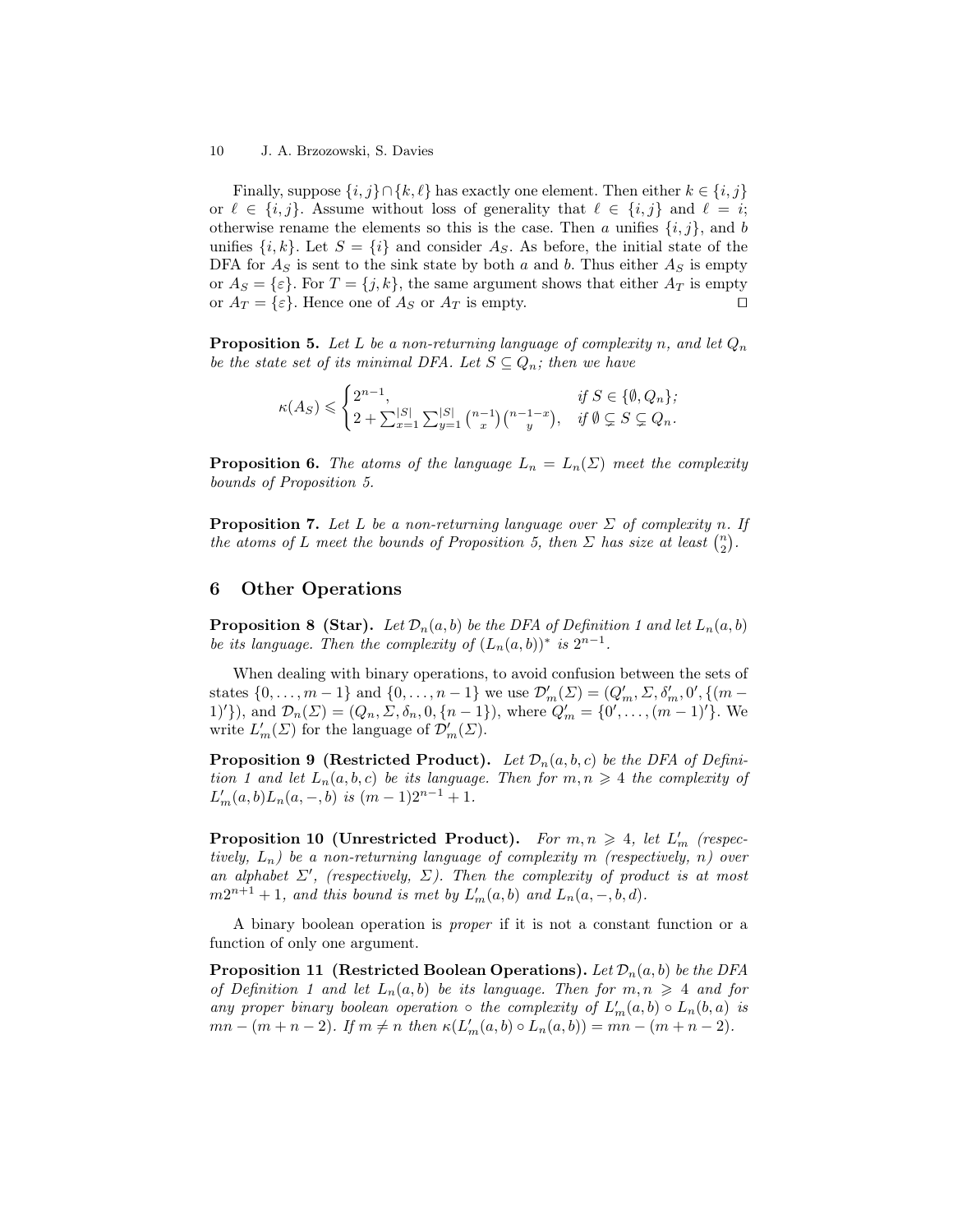Proof. The upper bound was established in [7]. For the lower bound, Figure 3 restricted to the alphabet  $\{a, b\}$  shows the two argument DFAs. As usual we construct their direct product. State  $(0', 0)$  is initial and can never be reached again. If we apply  $a$ , we reach state  $(1', 2)$ , and the states reachable from this state form the direct product of DFA  $\mathcal{E}'_{m-1}(a,b) = (\{1, ..., (m-1)'\}, \{a,b\}, \delta', 1', \{(m-1)'\})$ 1)'}) and DFA  $\mathcal{E}_{n-1}(b, a) = (\{1, ..., n-1\}, \{a, b\}, \delta, 2, \{n-1\})$ , where  $\delta'$  and δ are  $\delta_{m'}$  and  $\delta_n$  restricted to  $Q'_m \setminus \{0\}$  and  $Q_n \setminus \{0\}$ . Since the transition semigroups of  $\mathcal{E}'_m$  and  $\mathcal{E}_n$  are the symmetric groups  $S_m$  and  $S_n$ , respectively, the result from [1, Theorem 1] applies, except in the cases where  $(m, n)$  is in  $\{(4, 5), (5, 4), (5, 5)\}\$ , which have been verified by computation. Our first claim follows for the remaining cases by [1, Theorem 1]. If  $m \neq n$ , [1, Theorem 1] applies to  $\mathcal{D}'_m(a, b)$  and  $\mathcal{D}_n(a, b)$ , and the second claim follows. In both cases the direct product of  $\mathcal{E}'_m$  and  $\mathcal{E}_n$  has  $(m-1)(n-1)$  states; hence in the direct product of  $\mathcal{D}'_m$  and  $\mathcal{D}_n$  there are  $(m-1)(n-1)+1=mn-(m+n-2)$  states. By [1, Theorem 1] all these states are reachable and pairwise distinguishable for every proper binary boolean operation ◦.

Finally, note also that  $(0', 0)$  is distinguishable from all other states. Since  $(0',0)a = (1',2)$  and the preimage of  $(1',2)$  under a is  $\{(0',0), ((m-1)',1)\}$ , we see that  $(0',0)$  is distinguishable from  $(p',q) \neq ((m-1)',1)$  by first applying a, then applying a word that distinguishes  $(0',0)a = (1',2)$  from  $(p',q)a$ . It is distinguishable from  $((m-1)', 1)$  by first applying b, then applying a word that distinguishes  $(0',0)b = (2',1)$  from  $((m-1)',1)b = ((m-1)',2)$ .

**Proposition 12.** For  $m, n \geq 4$ , let  $L'_m(\Sigma')$  (respectively,  $L_n(\Sigma)$ ) be a nonreturning language of complexity m (respectively, n) over an alphabet  $\Sigma'$ , (respectively,  $\Sigma$ ). Then the complexity of union and symmetric difference is mn + 1 and this bound is met by  $L'_m(a, b, c)$  and  $L_n(b, a, d)$ ; the complexity of difference is  $mn-n+1$ , and this bound is met by  $L'_m(a, b, c)$  and  $L_n(b, a)$ ; the complexity of intersection is  $mn - (m + n - 2)$  and this bound is met by  $L'_m(a, b)$  and  $L_n(b, a)$ .

## 7 Conclusions

We have shown that there exists a most complex non-returning language stream  $(L_4(\Sigma), \ldots, L_n(\Sigma), \ldots)$ . The cardinality of the syntactic semigroup of  $L_n(\Sigma)$ is  $(n-1)^n$  and its atoms have the highest state complexity possible for nonreturning languages; both of these bounds can be reached only if  $\Sigma$  has at least  $\binom{n}{2}$  letters. The bounds for the common restricted operations, however, can be met by streams over  $\{a, b, c\}$  or  $\{a, b\}$ :  $\kappa(L_m(a, b) \circ L_n(b, a) = mn - (m + n - 2)$ for all proper boolean operations  $\circ; \kappa(L_n(a, b))^* = 2^{n-1}; \kappa(L_n(a, b, c)^R) = 2^n;$ and  $\kappa(L'_m(a,b)L_n(a,-,b)) = (m-1)2^{n-1} + 1$ . The bounds for unrestricted boolean operations can be met by  $L'_m(a, b, c)$  and  $L_n(b, a, d)$ , whereas those for the unrestricted product, by  $L'_m(a, b)$  and  $L_n(a, -, b, d)$ .

Acknowledgments We are very grateful to Corwin Sinnamon and an anonymous reviewer for careful proofreading and constructive comments.